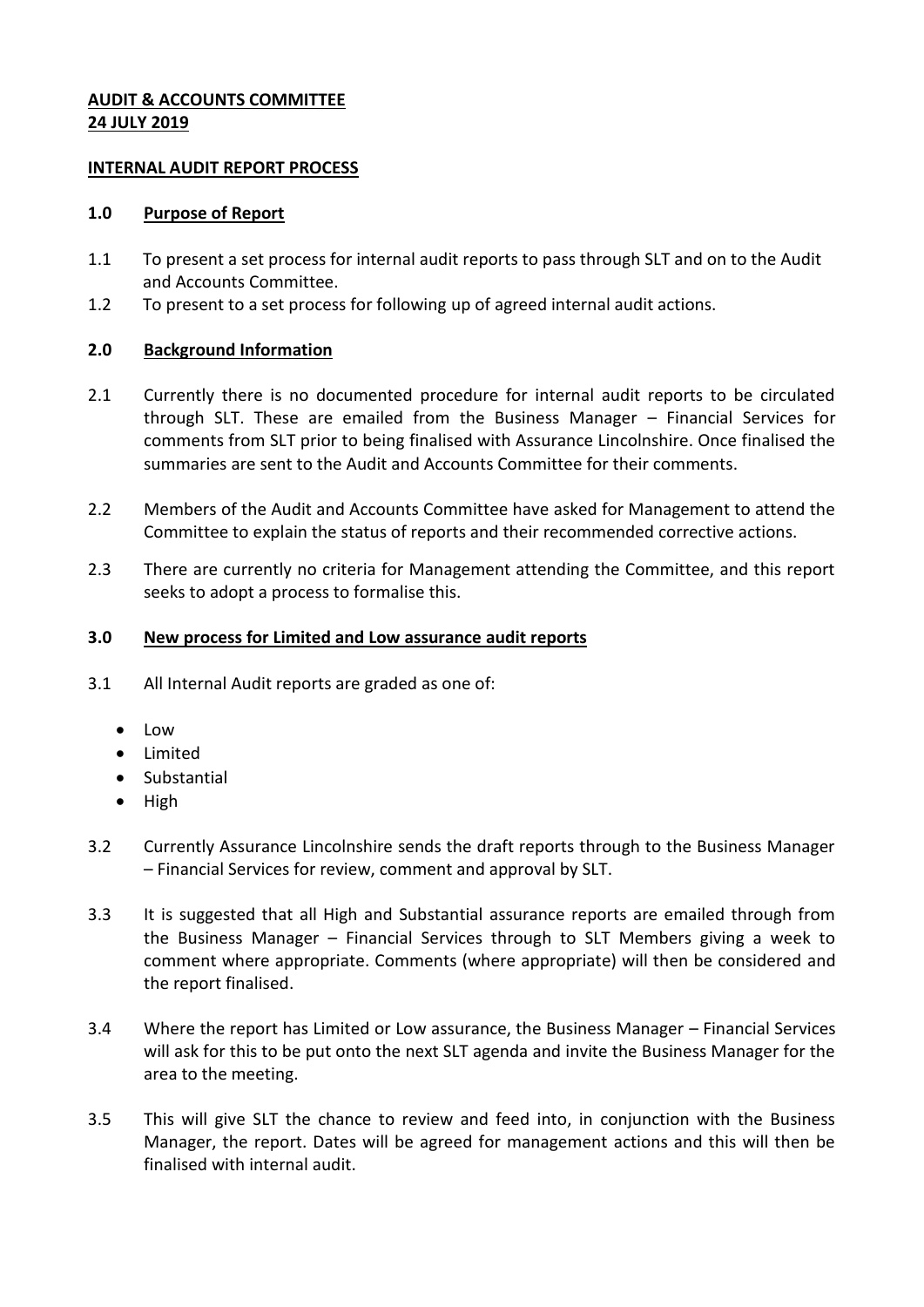- 3.6 It is then proposed that at the following but one meeting of the Audit and Accounts Committee, the Business Manager attends to update the Committee on the agreed actions following the SLT meeting. This process should continue until all of the agreed actions have been completed, giving the Committee assurance that all internal control issues have been mitigated.
- 3.7 The process above is outlined at **appendix A.** Should this process be adopted, it will be circulated within the organisation and held on the intranet for further reference.

## **4.0 New process for following up agreed internal audit actions**

- 4.1 Within internal audit reports a number of actions may be agreed with a responsible officer together with an implementation date. These are tracked within the audit system and will be followed-up through a periodic check basis.
- 4.2 Periodically internal audit will send through a list of all current actions. Managers will be asked to comment on their current status (regardless of whether these are due) in order to assess how close to completion these actions are.
- 4.3 It may be that in order for certain actions to be completed on time, milestones are hit. Hence, should certain milestones not be achieved prior to the overall completion of the action, it is important to update the relevant Director and the Audit and Accounts Committee that these actions are likely to need an extension to the original agreed date.
- 4.4 The Director will then comment on these and approve where appropriate.
- 4.5 Revised dates will then be agreed through the Directorate Management Team meeting and reported back to Assurance Lincolnshire and back to the Audit and Accounts Committee through the internal audit progress report.
- 4.6 The flowchart at **appendix B** sets out the approach to agreeing the extension dates of management actions.

### **5.0 Equalities Implications**

5.1 There are no equality implications, as all cases of fraud and error are investigated, regardless of the characteristics of the persons involved.

### **6.0 Financial Implications (FIN19-20/260)**

6.1 There are no direct financial implications arising from this report.

### **11.0 RECOMMENDATION**

- **7.1 That the process as set out in appendix A is adopted for the flow of internal audit reports.**
- **7.2 That the process as set out in appendix B is adopted for the extension to dates for the completion of management actions.**